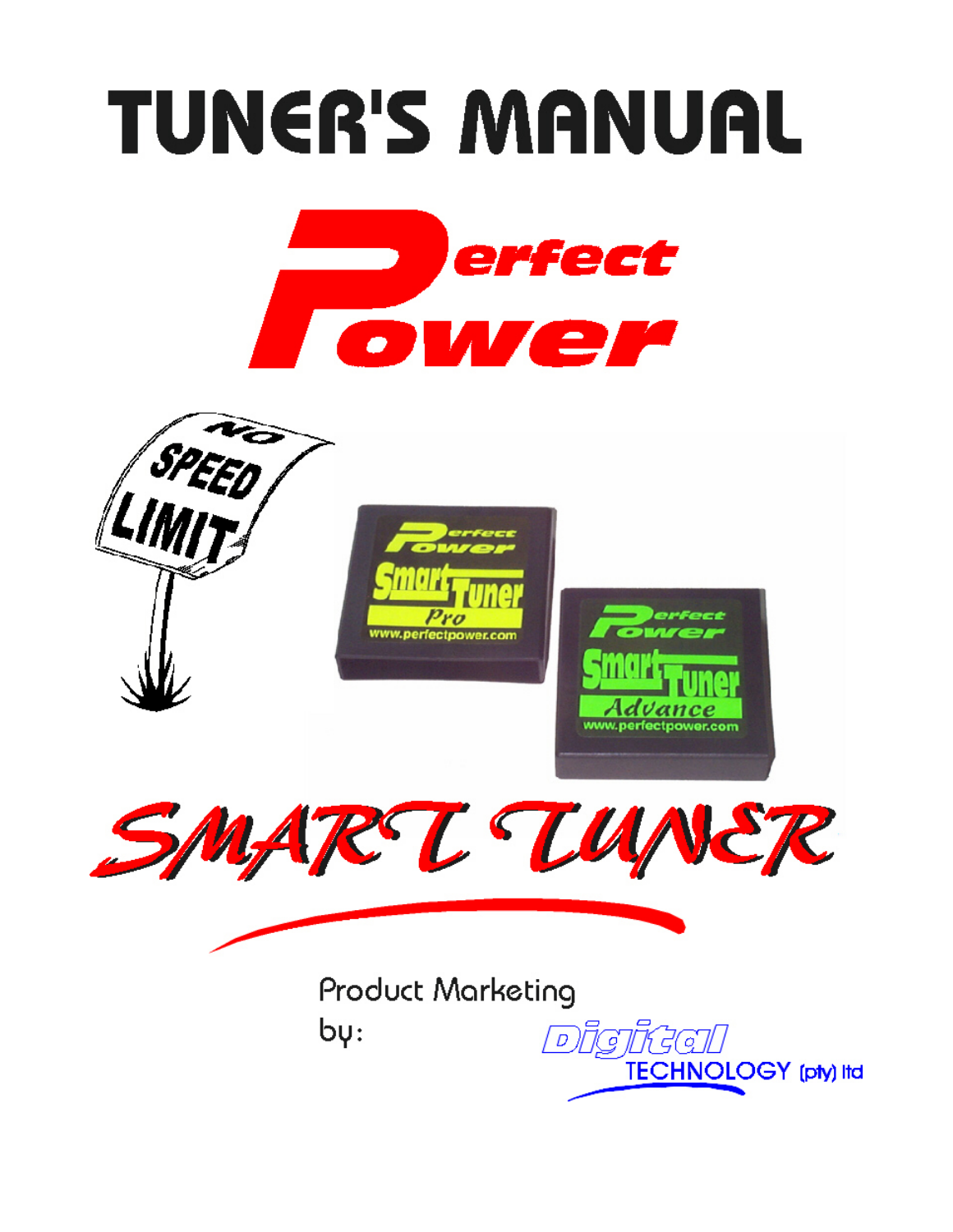## **SMT TUNER'S MANUAL**

|                                 |                                                                                                                                                | Page no:                                                                                                                                       |
|---------------------------------|------------------------------------------------------------------------------------------------------------------------------------------------|------------------------------------------------------------------------------------------------------------------------------------------------|
|                                 |                                                                                                                                                | 1                                                                                                                                              |
|                                 | $2 - 3$                                                                                                                                        |                                                                                                                                                |
|                                 | $4 - 5$                                                                                                                                        |                                                                                                                                                |
| 4. INSTALLATION AND WIRING      |                                                                                                                                                | $6 - 7$                                                                                                                                        |
| 5. LOADING SOFTWARE             |                                                                                                                                                | 8                                                                                                                                              |
|                                 |                                                                                                                                                | 9                                                                                                                                              |
| 6.1<br>6.2<br>6.3               | What Is Lambda?<br>What Are CO's?<br>What Are Hydrocarbs                                                                                       |                                                                                                                                                |
|                                 |                                                                                                                                                | $10-13$                                                                                                                                        |
| 7.1<br>7.2<br>7.3<br>7.4<br>7.5 | <b>Tuning Fuel</b><br>Tuning ignition<br><b>Tuning for Power</b><br><b>Tuning for Economy</b><br>Why Change Rpm Scale and Throttle Deflection? |                                                                                                                                                |
|                                 | Index:<br>7. TUNING                                                                                                                            | 1. RECEIVING YOUR SMT<br>2. FEATURES / DIFFERENCES BETWEEN DIFFERENT SMT's<br>3. TOOLS REQUIRED<br>6. DIFFERENT TYPES OF EXHAUST GAS ANALYZERS |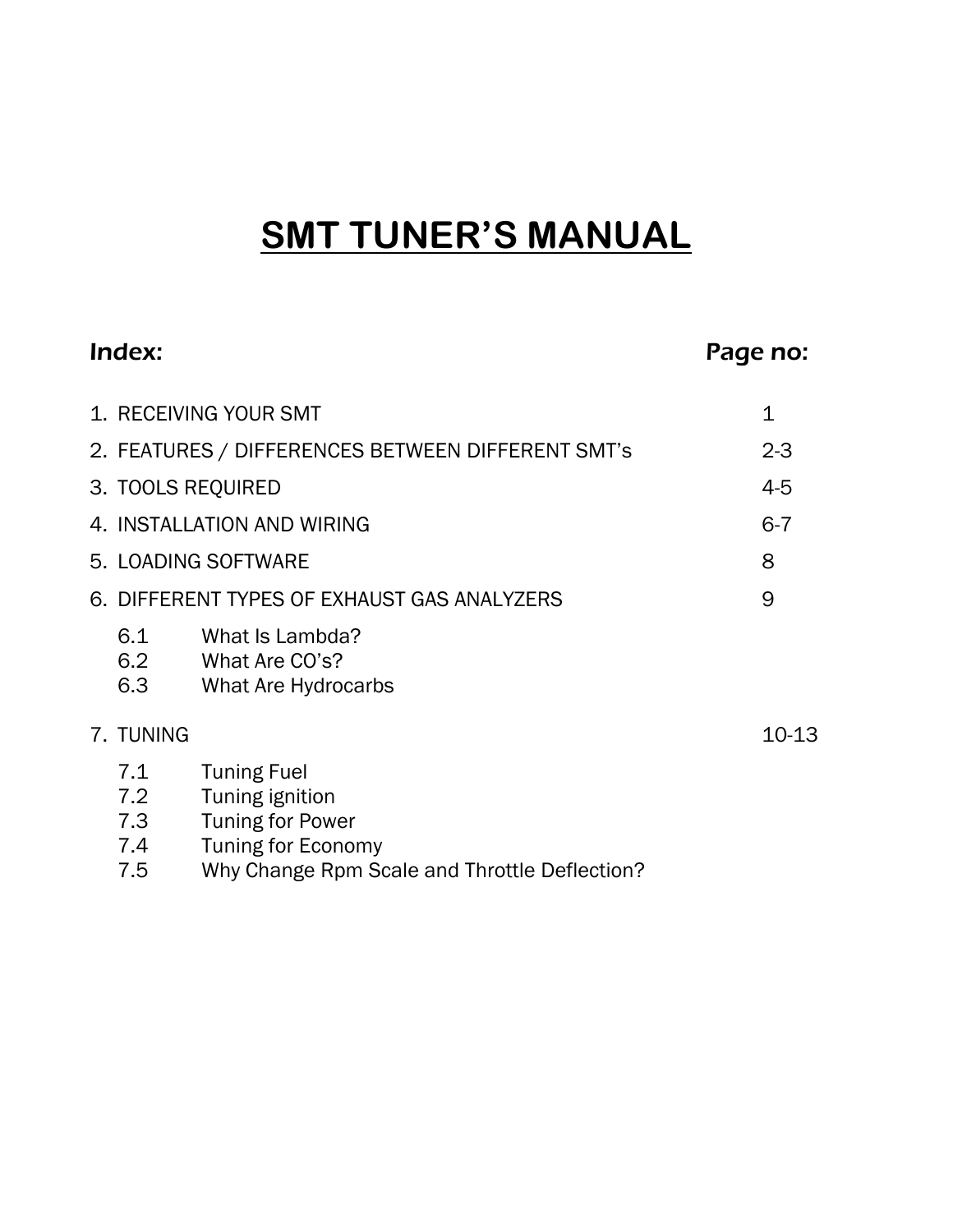## 1. RECEIVING YOUR SMT

This manual applies to SMT-PRO, AONI, ADV and SMT-UNI.

Welcome to the world of SMT (SMART TUNER). The SMT kit comprises of the unit with wires attached and a wiring diagram for your particular application. This manual runs through how to wire up and tune your engine successfully. It also lists features and limitations on the SMT.

The SMT is an aftermarket product that can tune fuel and ignition on any fuel injected engine, by changing the signals going to and from your engine. (such as your airflow meter or manifold pressure sensors). The SMT enhances fuel economy and performance. It can also- be used to tune all minor modifications and factory fitted turbo applications. You can remove road speed governor and lambda sensors for optimizing efficiency.

Once fully installed and running the SMT will now allow you full access to your engine. Although the SMT can re-tune your engine it has some limitations.

The SMT cannot:

- 1. The SMT-PRO, ADV cannot drive a stand alone injector, but the SMT-UNI can.
- 2. Be used as a stand alone injection system.
- 3. Be used as a stand alone ignition system.
- 4. Drive any kind of ignition driver or igniter.

For any of the above mentioned applications. Perfect Power has a variety of other Products to handle these applications.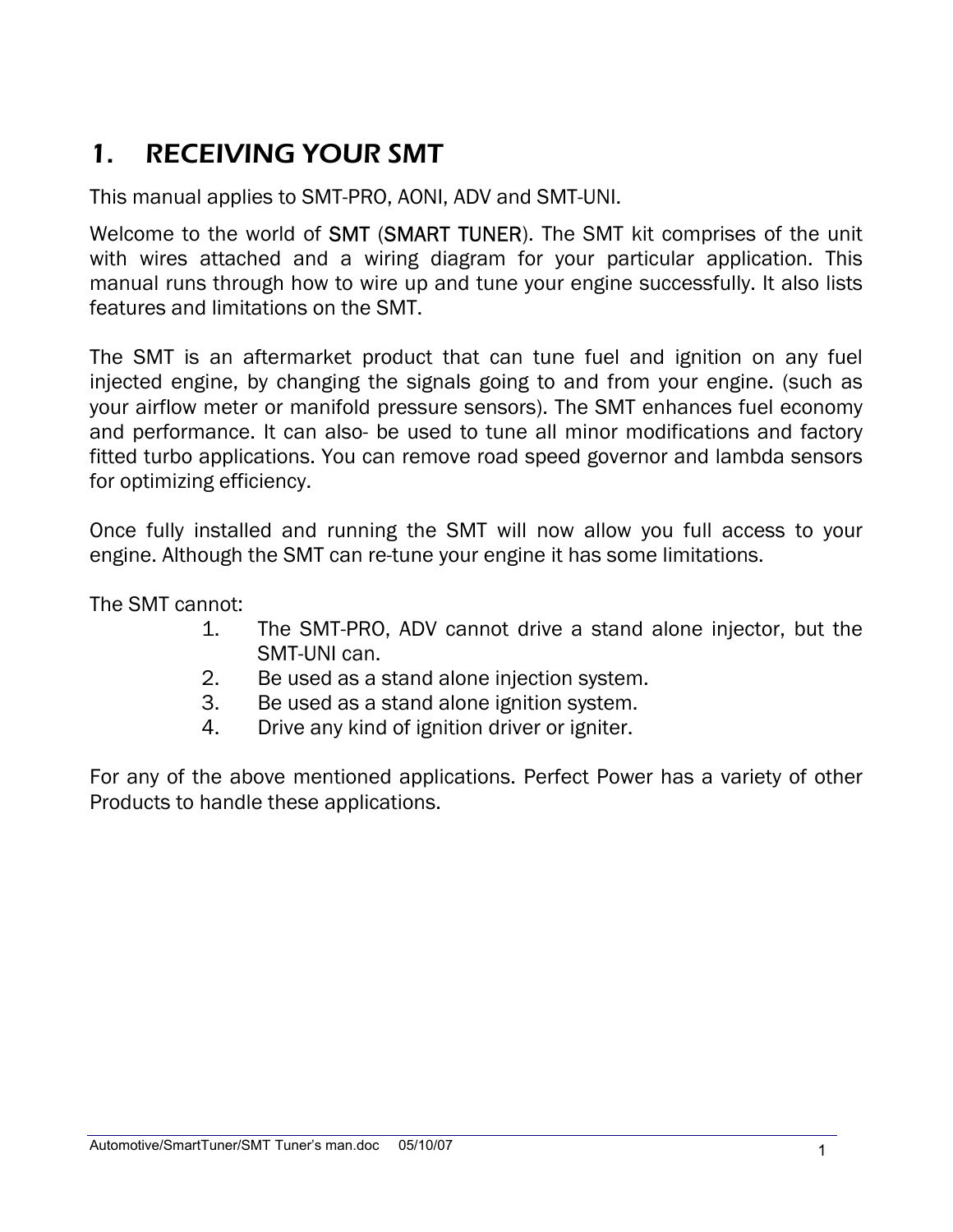## 2. FEATURES

- $\triangleright$  Small and easy to use
- $\triangleright$  Removes road speed governors
- $\triangleright$  Tunes fuel on Engines with:
	- Lambda sensors
	- Air flow meters
	- Air mass meters
	- Manifold pressure sensors
	- Frequency based airflow meters or map sensors
	- Current based map sensors / air flow meters
- $\triangleright$  Ignition on all engines with:
	- Hall effect sensors
	- Optional sensors
	- Missing tooth applications
	- Cam and crank shaft inputs
- $\triangleright$  Can be used to remove airflow meter or map sensors.
- $\triangleright$  Can be used as a voltage clamp for certain applications
- $\triangleright$  Can adjust your tuning range
- $\triangleright$  Can adjust your tuning throttle / calibration range
- ¾
- $\triangleright$  Also are:
	- Adjustable RPM steps
	- Throttle steps
	- The coarseness of tuning numbers
	- Road speed frequency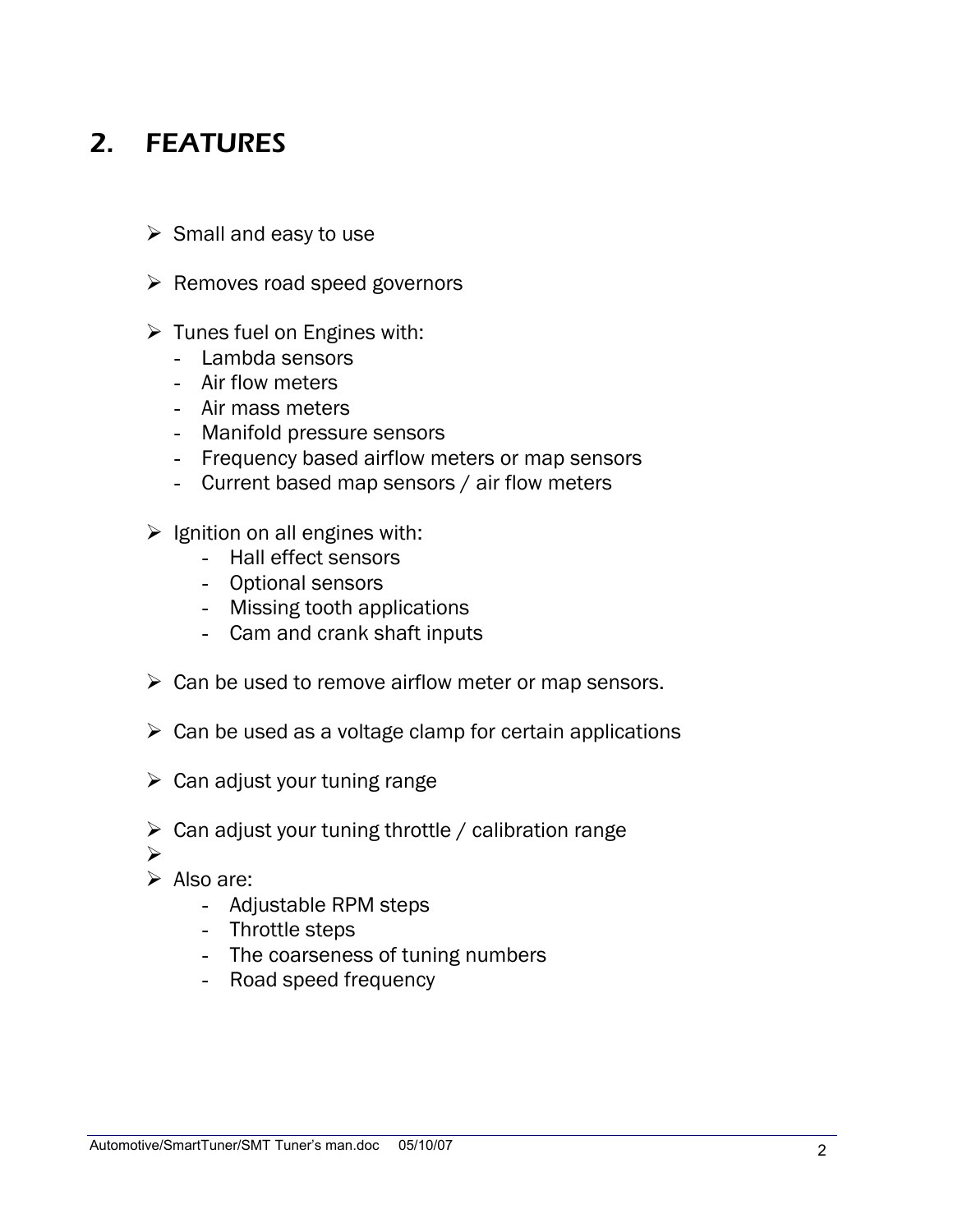#### Differences between: The units

PRO - The PRO - SMT has a frequency input for airflow meters or map sensors that work with frequency. The PRO – SMT can also do ignition and road speed governors.





#### ADVANCE - The ADVANCE – SMT

has an analog input for voltage airflow meters or map sensors. It can do missing teeth applications, advance aswell as retard and road speed governors.

## AONI - The AONI - SMT

One fuel input / output for Analog tuning.

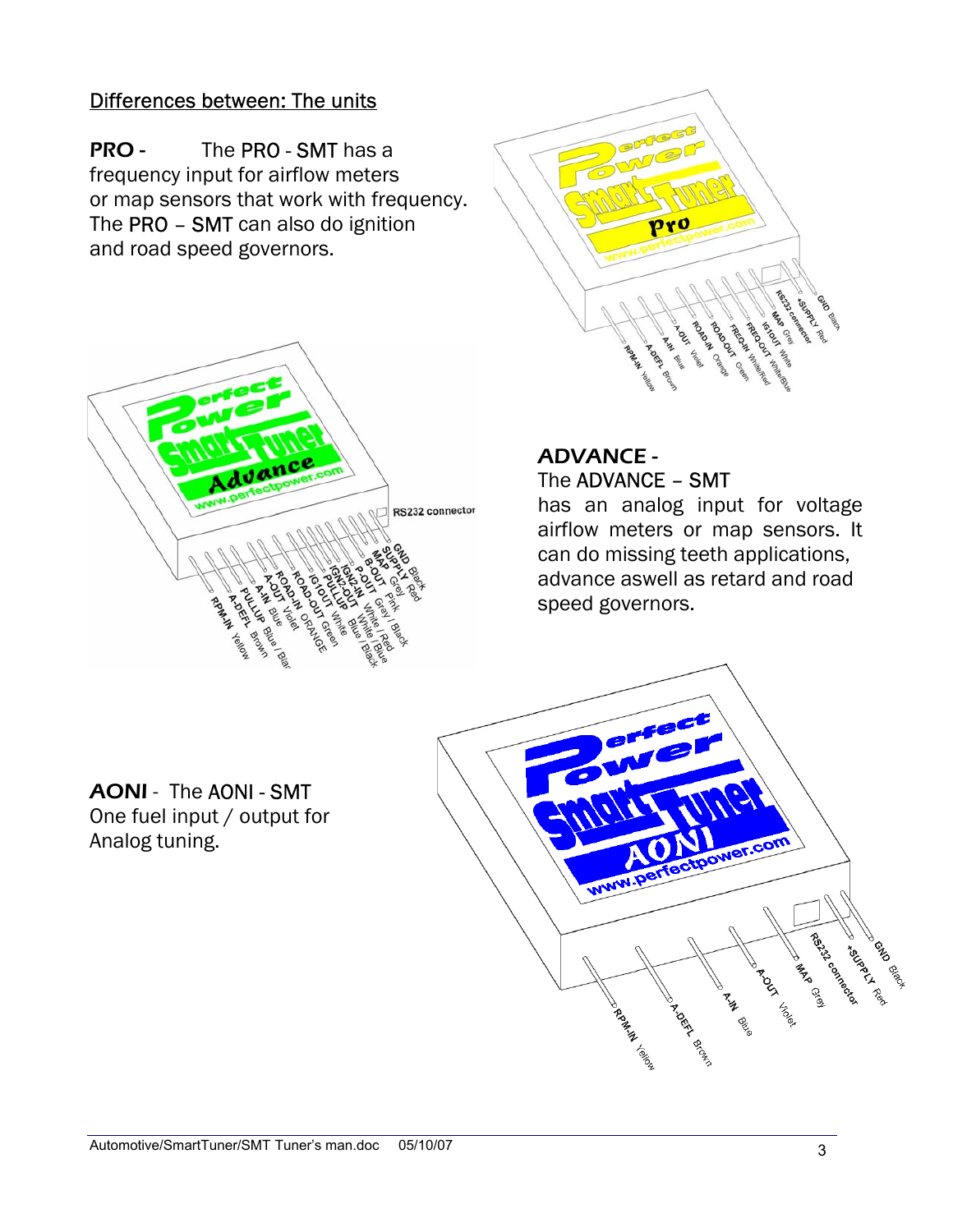## 3. TOOLS REQUIRED

- $\triangleright$  A wiring diagram of the engine you are planning to install the SMT on
- $\triangleright$  Soldering iron
- $\triangleright$  Wire cutters
- $\triangleright$  Heatshrink or insulation tape
- $\triangleright$  Maybe some spanners or screw drivers to gain access to your ECU

By following your diagram, you will have no problem to install the SMT. All wires on the SMT are colour coded to help with installation. The wiring diagram supplied will state, make, model and position of the ECU for your particular application for easy installation.

| Product                                      | <b>PRO</b>          | <b>ADV</b>                          | <b>AONI</b>         |
|----------------------------------------------|---------------------|-------------------------------------|---------------------|
| Signal<br><b>GND</b><br>$+12$                | <b>Black</b><br>Red | <b>Black</b><br>Red                 | <b>Black</b><br>Red |
| Ana_defl                                     | brown               | brown                               | brown               |
| Ig1in (+defl)                                | yellow              | yellow                              | yellow              |
| Road_in                                      | orange              | orange                              | orange              |
| Road_out                                     | green               | green                               | green               |
| Analog_in                                    | blue                | blue                                | blue                |
| Analog_out                                   | violet              | violet                              | violet              |
| <b>MAP</b><br>Ig1out<br>Ign_bout<br>Ign_pout | grey<br>white       | grey<br>white<br>pink<br>grey/black | grey                |
| Ig2in, Freqin                                | white/red           | white/red                           |                     |
| Ig2out, Freqout                              | white/blue          | white/blue                          |                     |
| Pullup 4k7<br>IG1P<br>IG2P<br>BOP1           | blue/black          | blue/black                          |                     |

Note: The ADV & SUPER use the same hardware, but different software. The wires in brackets may be provided, but have no function. Note: The AONI does not use the ignition map. Note: The UNI can switch the functionality of inputs and outputs according to the selected operation. The UNI will replace all other units in April 2001. New colours and wiring will be supplied.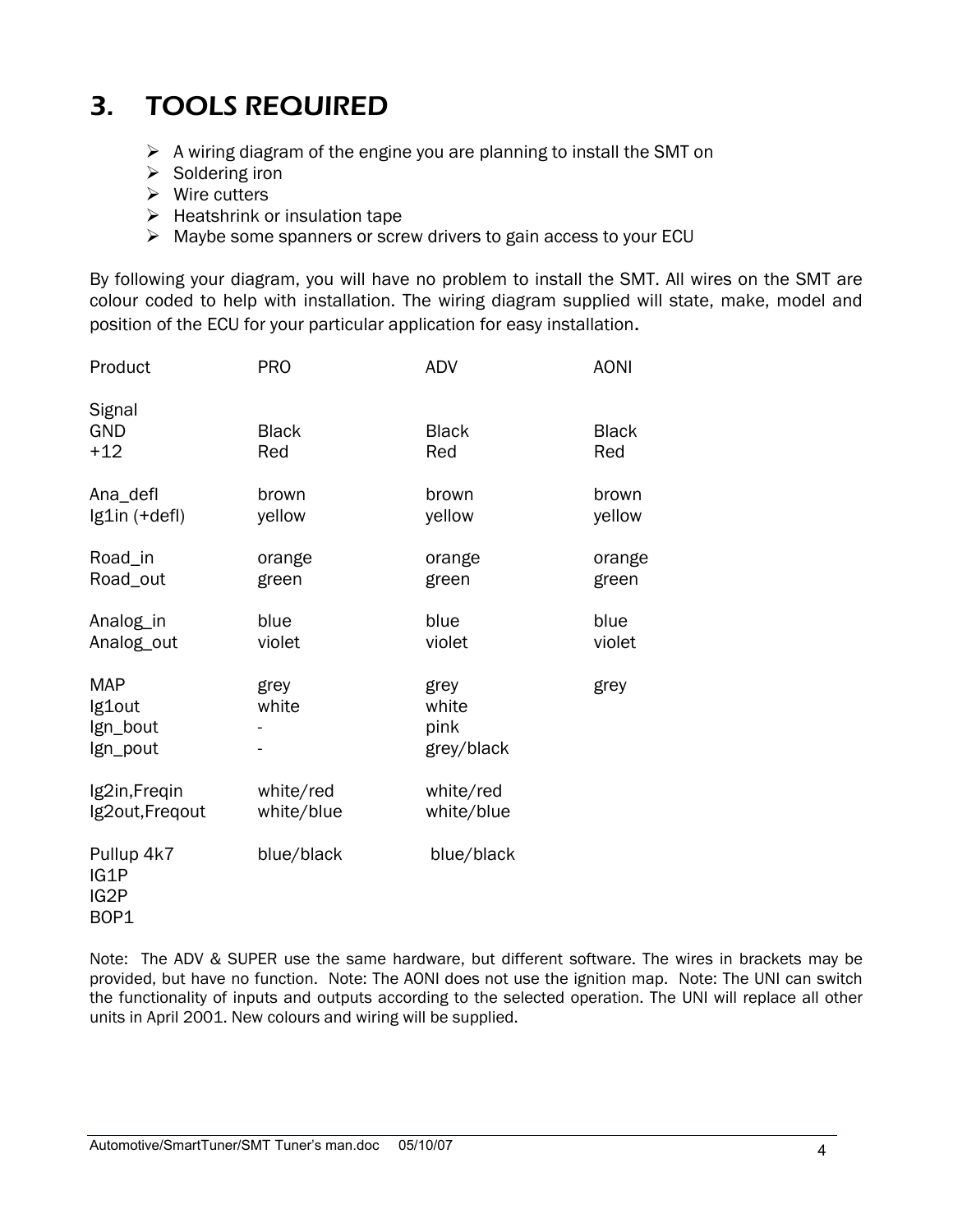Some wires supplied only have to be teed into.

Example:



While others have to be cut and soldered onto wires supplied in the SMT harness.

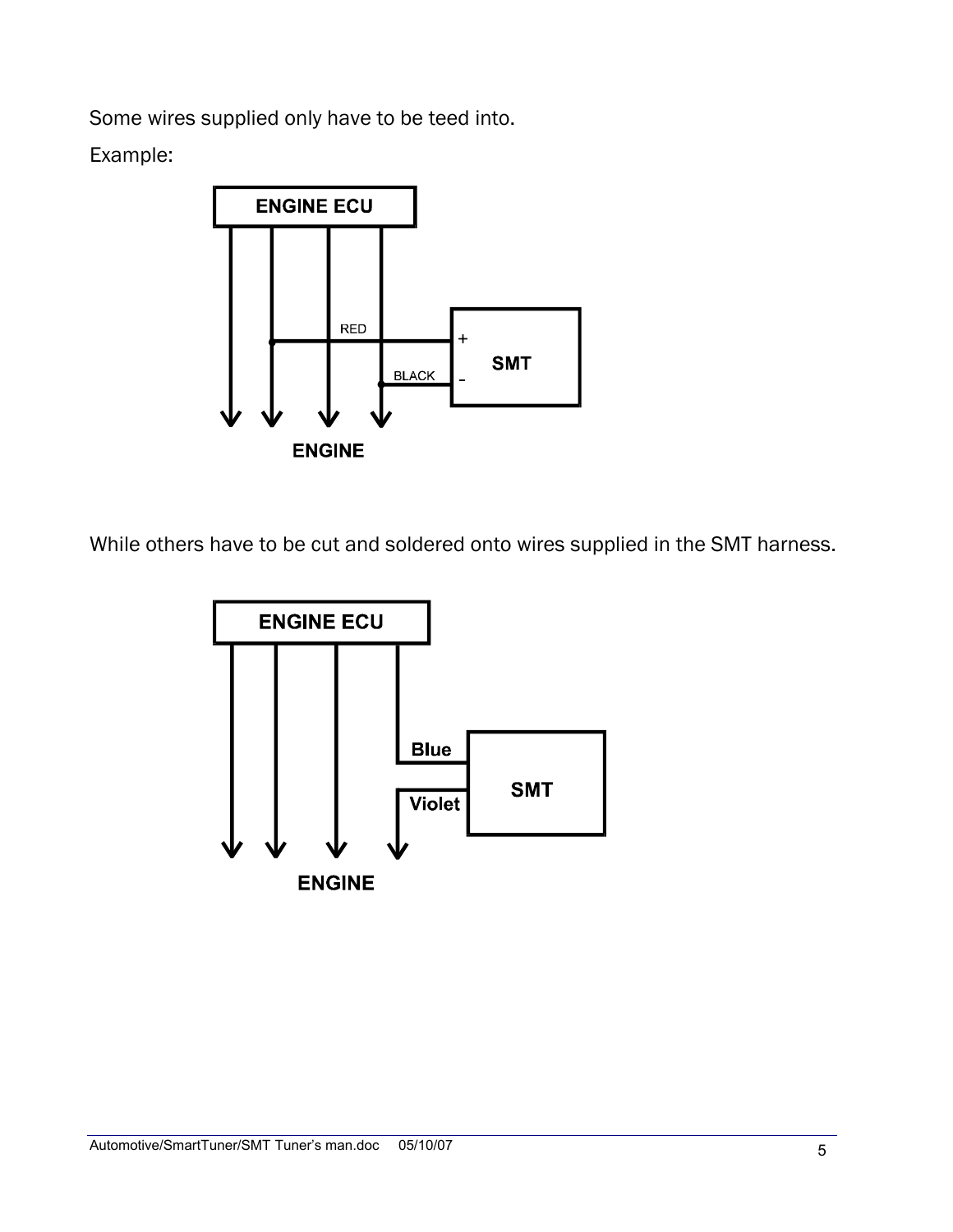## 4. INSTALLATION & WIRING

On location of your engines ECU you will see a whole selection of wires with various colours and thickness.

PLEASE NOTE: If the diagram supplied in your kit does not match your engines ECU, please contact your nearest Perfect Power branch.

## **DO NOT CONTINUE TO INSTALL WITHOUT PROPER GUIDANCE OR SUPERVISION FROM A TRAINED SMT USER, OR YOUR NEAREST DEALER.**

On completion of wiring your SMT, the unit must be safely tucked away.

- 1. Ensuring that no wires can wear through or short out.
- 2. No strain must be placed on wires, e.g.: Unit must not hang on wires supplied.
- 3. No exposure to direct weather conditions i.e.: rain, snow, and direct sunlight.
- 4. SMT must be placed within the driver's compartment (not engine bay!)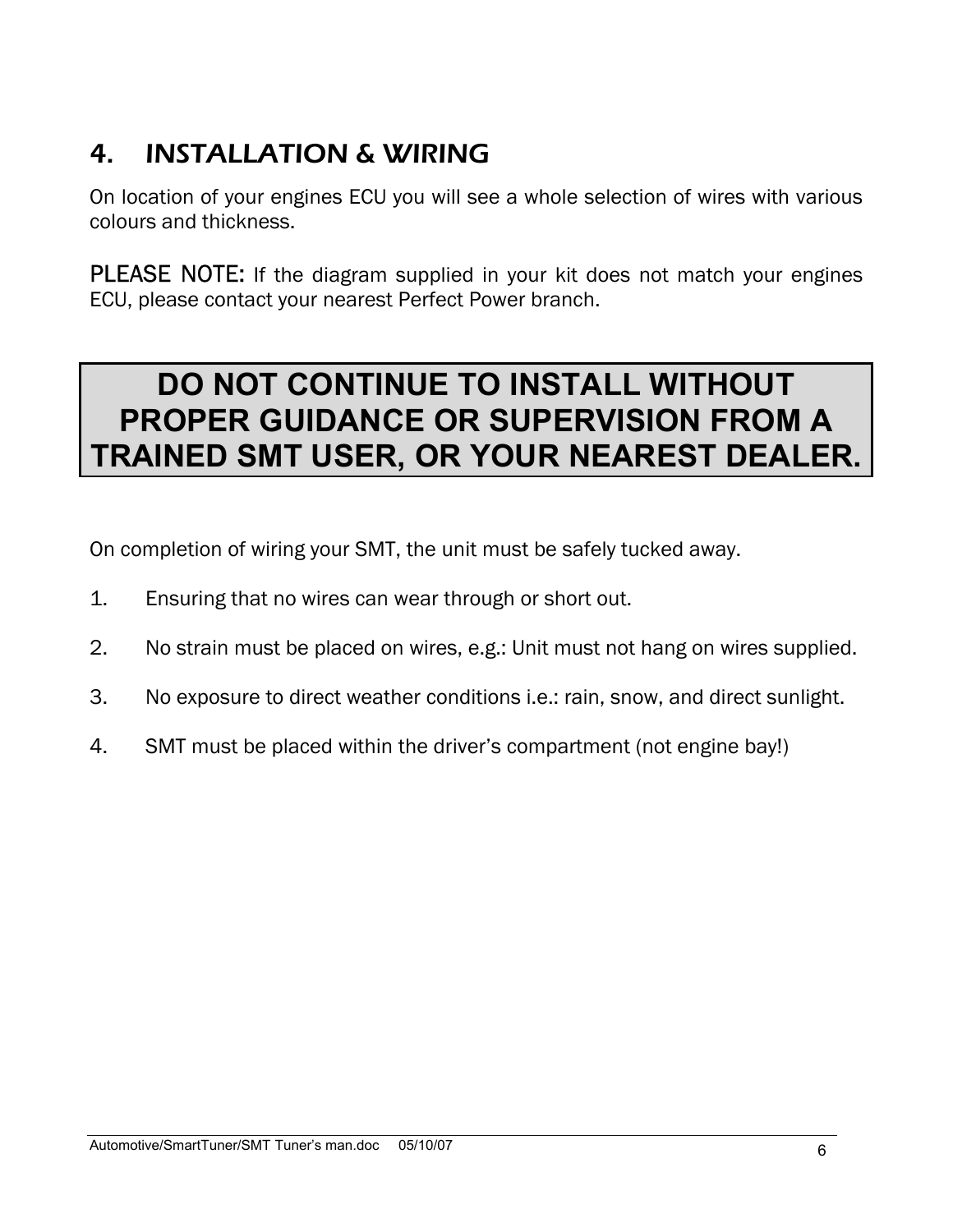#### WIRING UP:

The SMT is supplied with a wiring diagram for your particular application. Here is a sample of a diagram for a Daewoo Lanos:



#### Daewoo Lanos 14I

Position of ECU – Engine Bay, against the firewall.

SMT Unit – Advance 1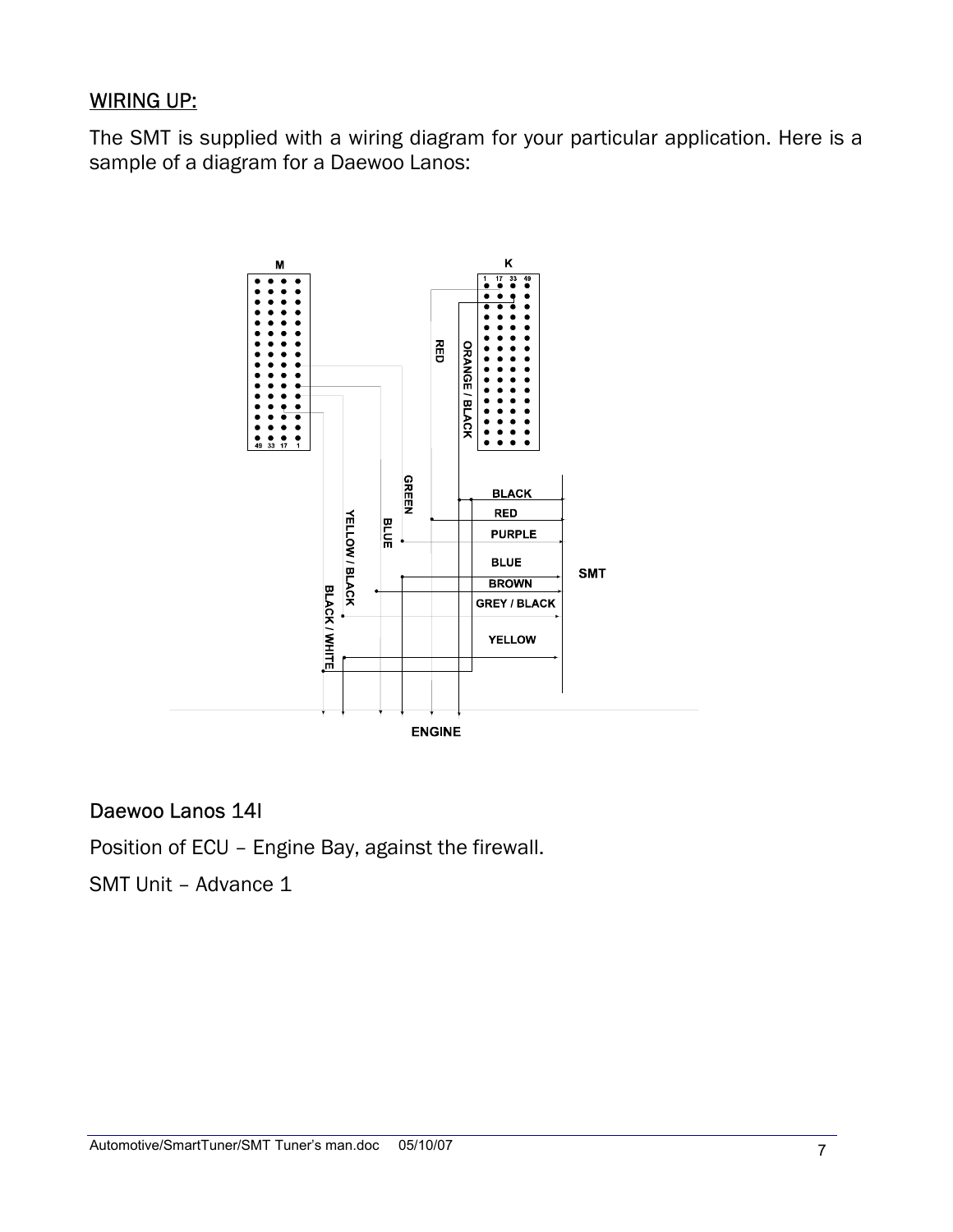## 5. LOADING SOFTWARE

SMT software is available on the Internet free of charge. To install your SMT software correctly, follow these steps:

- 1. Go directly to the SMT Website page: <http://www.perfectpower.com/downloads.htm>
- 2. Look for the link that says software. Click on this link. The link will immediately open up another windows screen, which will ask you if you want to save the file. Click on yes to save the file.
- 3. It will then ask you where you want to save this file. Save this file either onto your stiffy disk (A:/) or onto your harddrive (C:/). Once you have done this. Exit out of the Internet.
- 4. Then go into the directory where you saved the file either A:/ or C:/, and find the file.
- 5. The file has been zipped and you therefore have to unzip the file using Winzip, which is a windows program, which can be downloaded from the Internet. (Please note the link to Winzip on the SMT Webpage.)
- 6. To unzip the file, follow the instructions that appear on your screen, make sure you unzip the file, either to you're A:/ drive (stiffy disk) or C:/ drive (harddisk) where ever you want this file to be saved. The program will then unzip the file.
- 7. You will then notice that the unzipped file contains a whole lot of program files.
- 8. To use the program you need to follow the instructions in the DOS Software Manual or the Windows Software Manual. Depending on which version you have downloaded.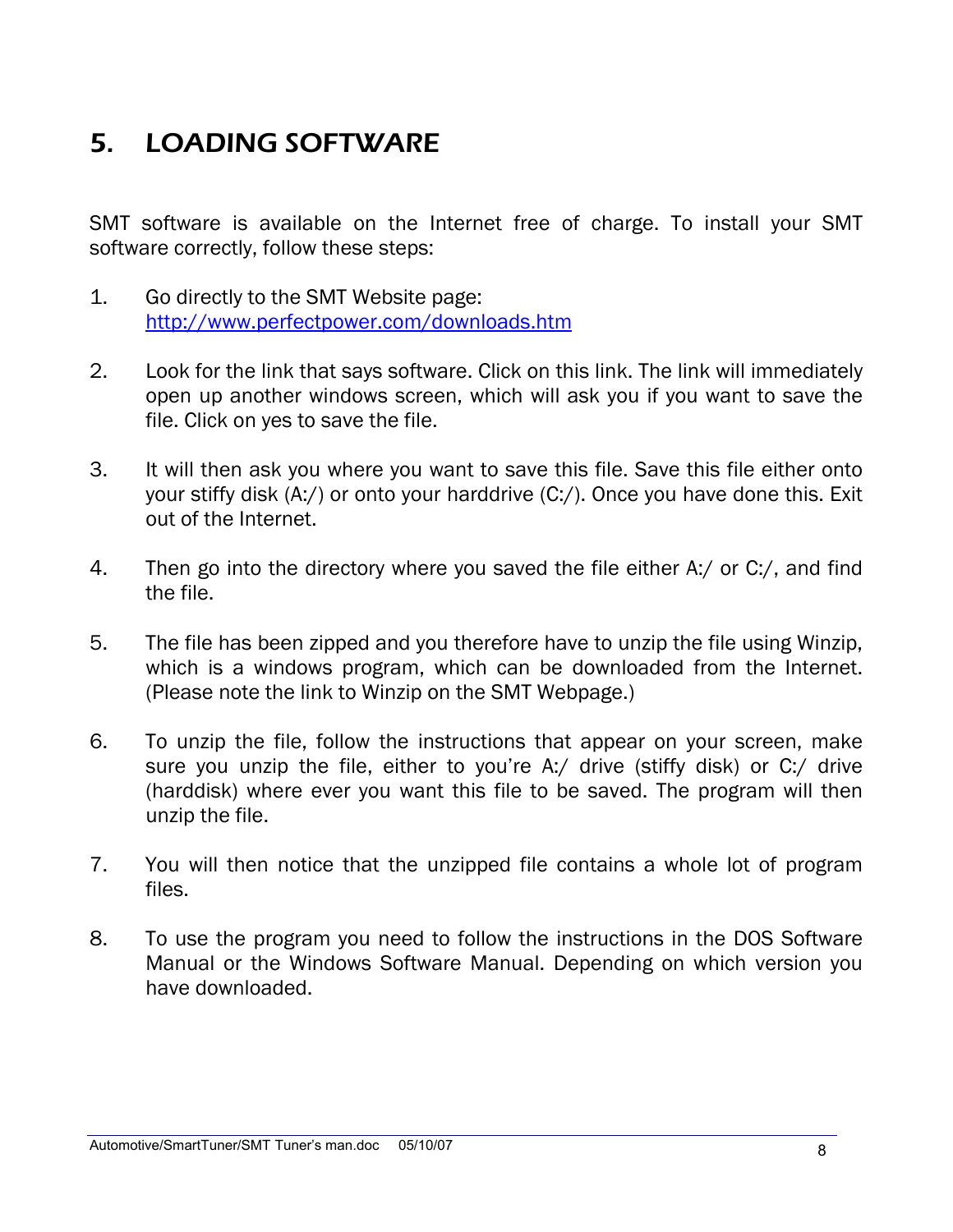## 6. DIFFERENT TYPES OF EXHAUST GAS ANALYZERS

### 6.1 WHAT IS A LAMBDA?

Lambda is a reading that represents the amount of oxygen in the exhaust. Lambda 1 is normally the best your engine you will ever get. This is normally the way modern manufactures tune their engines under cruising, but with different altitudes and weather conditions around the world. Lambda can be improved. Tuning your engine to lambda under cruising will normally give you the best fuel consumption. Tuning for lambda under full throttle is normally a bit on the lean side.

#### 6.2 WHAT ARE CO's -?

CO's is also a reading used for tuning, although not used much anymore because of the delay in the readings, it is still a very reliable way of tuning. CO's stand for carbon monoxide, this is a percentage value of carbon monoxide versus oxygen in the exhaust. The richer the engine the higher the value and vice versa.

#### 6.3 WHAT ARE HYDROCARBONS

Hydrocarbons are a value measuring the amount of unburned fuel in the exhaust. This is measured in parts per thousand, the higher this number the more unburned fuel there is in the exhaust. The standard in cruising is to have this number as low as possible to get the best fuel consumption and the lowest emission. The lower the number means that you are burning more and more of the fuel in the engine.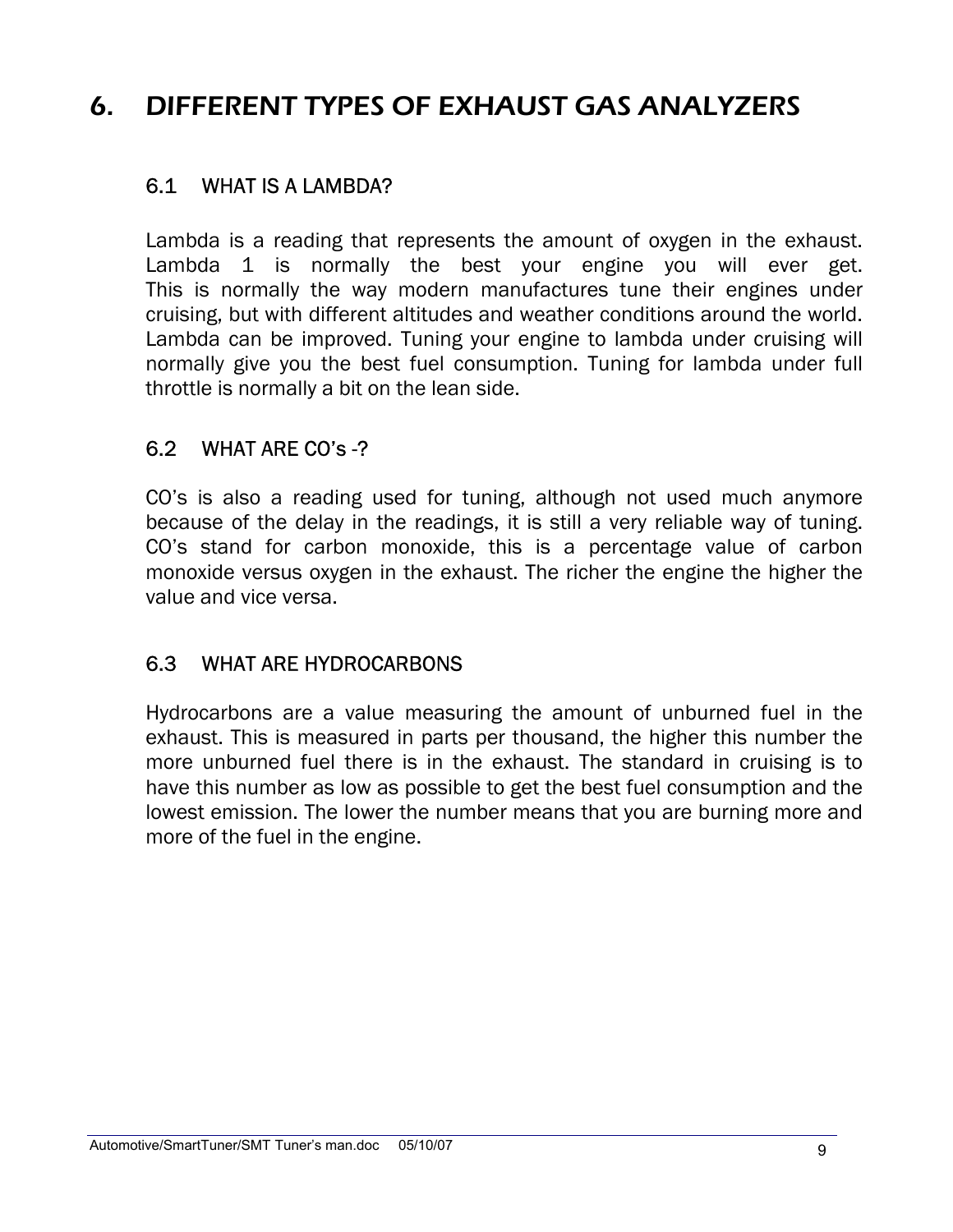## 7. TUNING

Tuning of engines means changing its operating parameters to achieve a desired effect. It also means that everyone of us desires something different. It may be economy, it may be "smoothness", it may be power increase, it may be what ever you like.

In all cases you are best advised to "measure" the "uncorrected" performance of your engine first and then tune it, and measure the corrected performance afterwards. The measurement of engine parameters presents a small problem. It is normally done by experts with the correct instrumentation and experience. However, with time and the inclination to learn more about engines in general, everyone can tune (or learn to tune) an engine with a SMT product.

#### BASIC REQUIREMENTS:

A friendly garage with a dyno A lambda (oxygen) analyzer A long road, friendly police department, and time

## 7.1 TUNING FUEL

This is easy. A zero in a fuel map means NO CHANGE. You can enter numbers from -99 to +99, which makes the fuel proportional less, or more. It may be the opposite, which depends on your engine. The exact relationship of the number to the amount of fuel you changed is not "fixed", it varies from engine to engine. Tuning fuel is best done with an exhaust gas analyzer (CO, LAMBDA, OXYGEN), but it may be attempted" on the road without any instrumentation. It is best done on a dyno, holding your engine at the desired RPM and load.

Make some changes and watch the result. Repeat the process at other required operating points of the engine. Then fill in the rest of the graph by hand. Confirm your tuning process with the "before" and "after" measurements.

Your nearest SMT dealer will be able to assist you, and advise you accordingly.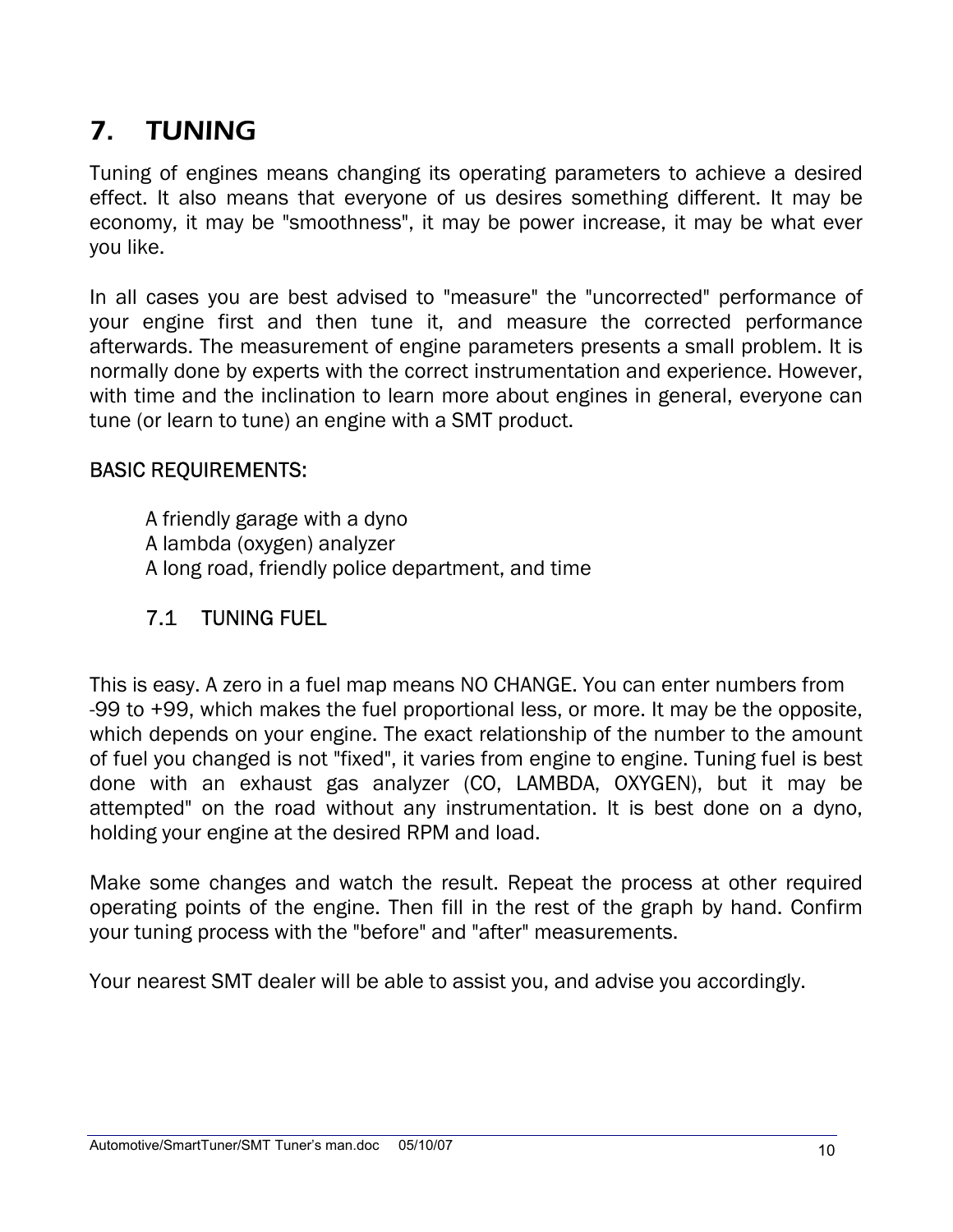## 7.2 TUNING IGNITION

This is more complex. Fuel and ignition are inter-related. Some facts complicate the tuning effort:

- 1. Leaner mixtures require longer to ignite (advance)
- 2. Leaner mixtures result in higher temperatures, and promote "knocking"
- 3. A knock-sensor may frustrate your ignition tuning
- 4. Best power is made with advanced ignition, just before knocking (pinging)
- 5. The fuel used is very important
- 6. The atmospheric conditions play a roll

We strongly advise that the ignition tuning should be done by experts, on a dyno, with fuel and ignition analyzers. A zero number in the fuel graph means no change. To be technical correct, it means a "very small" change, normally less than 1 degree. A positive number ADVANCES, a negative number "RETARDS". The number you enter means a "CHANGE" in degrees from the present ignition angle. It is true that "power" and "economy" can be achieved with ignition tuning, but it is equally true that the process is complicated, and sometimes frustrating, and may be impossible. Do not over-advance: this can cause damage to your engine or engine failure. Do not lean engines out at full power!

We do not like to discourage the enthusiast, we have tuned ignition "on the road" so to speak. But the process is time consuming, and best done on a dyno by experts.

#### DEPENDING ON WHICH UNIT YOU HAVE. YOU MAY BE ABLE TO RETARD OR ADVANCE. REFER TO SECTION 2. (FEATURES) IN THIS MANUAL TO SEE DIFFERENT UNITS.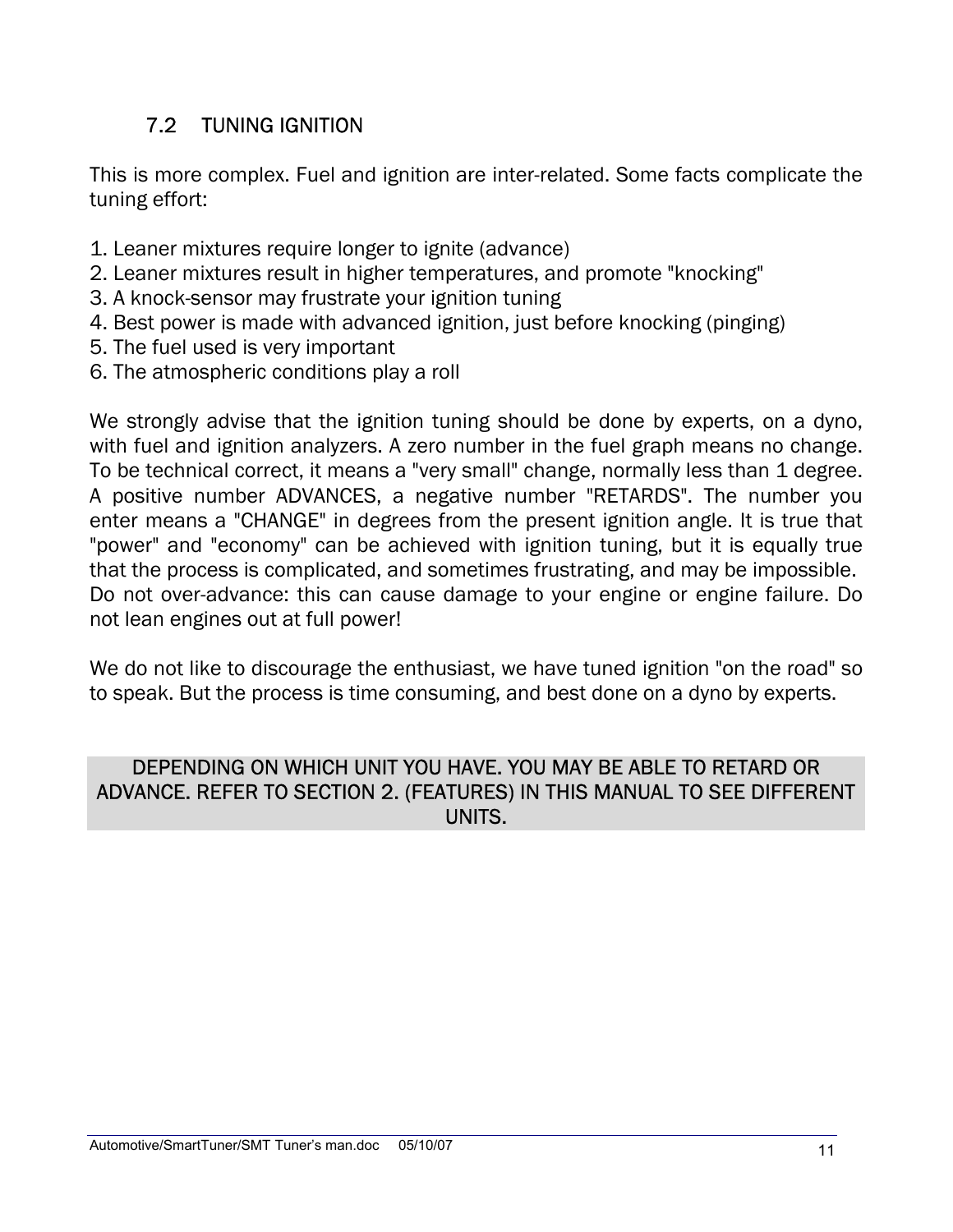## 7.3 TUNING FOR POWER

The only way to see the difference in power with the changes you are making is on a dyno. Tuning for power would be mainly in full throttle applications, whilst holding your engine at the desired rpm (the only desired throttle position here would be foot flat.) Tune fuel first till the changes that you make, make no further difference to the power, then tune ignition either by manually switching screens and punching in the number or just by pushing the F8 and F9 keys.

NOTE - You do not have to be on the ignition or fuel screens to make changes to these maps. This can only be done by using the F6 and F7 keys for the fuel and the F8 and F9 keys for the ignition. If you are manually punching in the numbers you must be on the desired screen and the flashing cursor must be at the spot where you are tuning.

Adjusting the ignition may also result in changing your fuelling at that point, by using the F6 and F7 keys this can be quickly overcome.

NOTE - This is a time consuming process and in the higher rpm settings one must watch the temperature of the engine. Failure to do so could result in engine failure.

Tune the entire rpm range to achieve the best results. Some engines may give no extra power at all unless modified in some way.

## 7.4 TUNING FOR ECONOMY

NOTE - Tuning for economy should be done on a dyno to maintain constant temperatures and to have the proper control and monitoring of the engine. This should also be done under supervision of a trained and skilled tuner.

This section mainly applies to the enthusiast who wants to play with the settings and see what difference he can make on his own.

Tuning for economy can be done on the open road with the right equipment, although it is a very time consuming process. Also since the temperatures are always changing as a result of traffic, the engine air temp does not remain constant. The chances of you mapping the engine to perfection will take you some time.